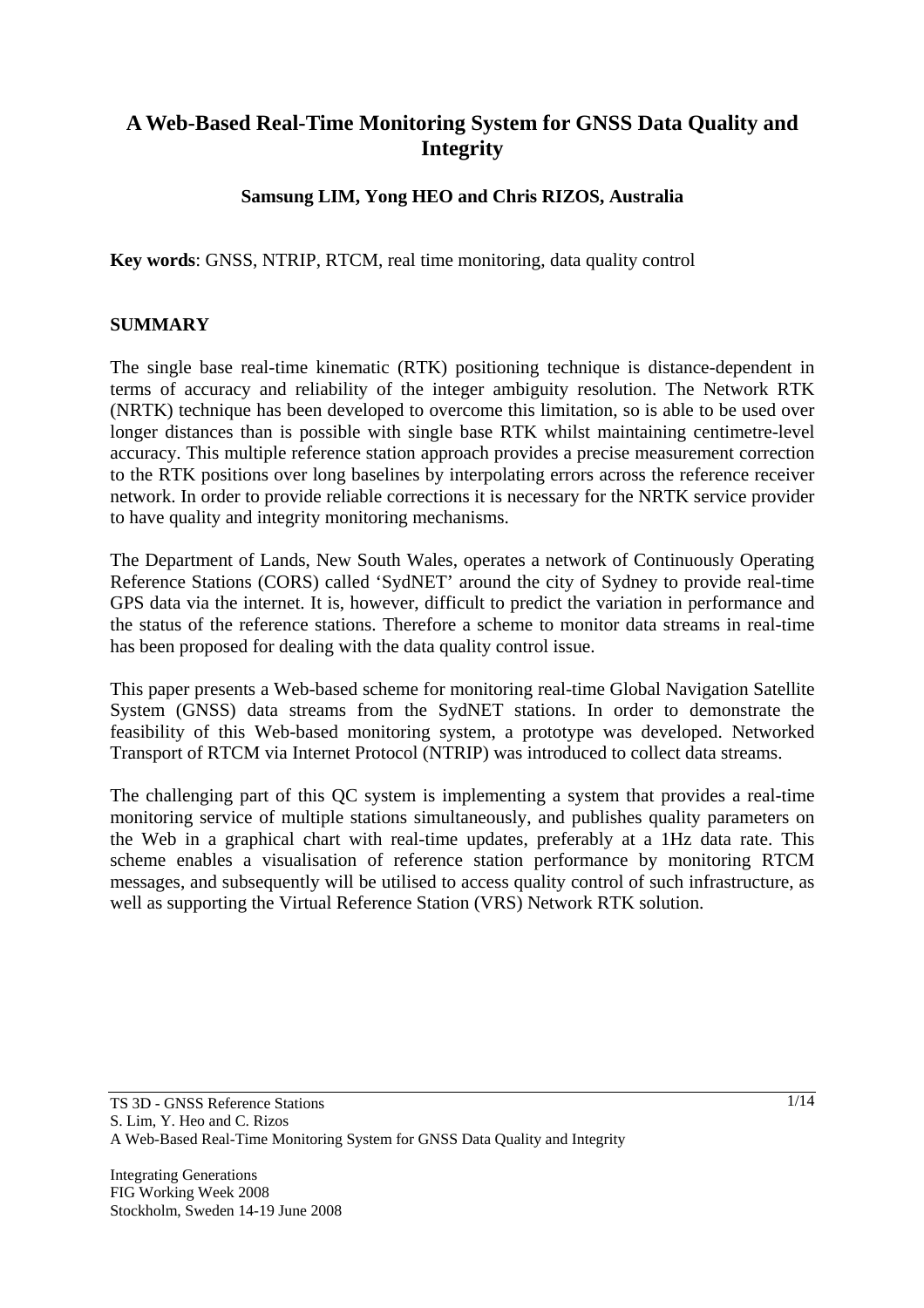# **A Web-Based Real-Time Monitoring System for GNSS Data Quality and Integrity**

### **Yong HEO, Samsung LIM and Chris RIZOS, Australia**

### **1. INTRODUCTION**

Distributing GNSS data through the internet has been accelerated with the growing popularity of permanent GNSS networks of Continuously Operating Reference Stations (CORS) internationllay to support Network RTK (NRTK) applications. The NRTK positioning method provides positioning solutions with errors independent of the rover/user location inside the CORS network (Vollath et al, 2000). Therefore, NTRK overcomes the distance constraints experienced with the single baseline RTK techniques.

As depicted in Figure 1, 'SydNET' is a CORS network deployed around the city of Sydney, in the state of New South Wales (NSW), Australia. SydNET is operated by the Department of Lands, NSW, in cooperation with the School of Surveying and Spatial Information Systems, University of New South Wales (UNSW) (Rizos et al, 2003). Currently, eleven active stations have been deployed around the Sydney basin area (and beyond), providing GNSS data streams via the internet.

Networked Transport of RTCM via Internet Protocol (NTRIP) is used as a delivery mechanism for real-time GNSS data streams in SydNET. NTRIP is a TCP/IP based network protocol used for transferring GPS data (Weber et al, 2005). It was developed by the national mapping agency, Federal Agency for Cartography and Geodesy (BKG) in Germany (BKG, 2008). NTRIP consists of three components: NTRIP Server, NTRIP Caster, and NTRIP Client. Figure 2 illustrates the interaction between these components.

As can be observed from Figure 2, indirect connections between stream providers and clients enables the simultaneous dissemination of hundreds of streams for thousands of clients. Such massive distribution is possible via internet connections such as HTTP and NTRIP. NTRIP provides seamless access globally in real-time, and is considered the de facto standard for streaming GNSS data via the internet.

Radio Technical Commission for Maritime Services (RTCM) recommends a standard format for differential GNSS data and corrections. It therefore facilitates interoperability between manufacturer-dependent receivers in a CORS network such as SydNET. SydNET provides reliable GNSS data streams for precise positioning such as single base RTK with GPS carrier phase ranges. Since the GNSS data is transferred via Ethernet, the TCP/IP connection has to be maintained during data transmission.

However, if a system fault causes a disconnection between a reference station and the server, network administrators have difficulty identifying this problem. The web-based monitoring system proposed in this paper is intended to address this issue for both network administrators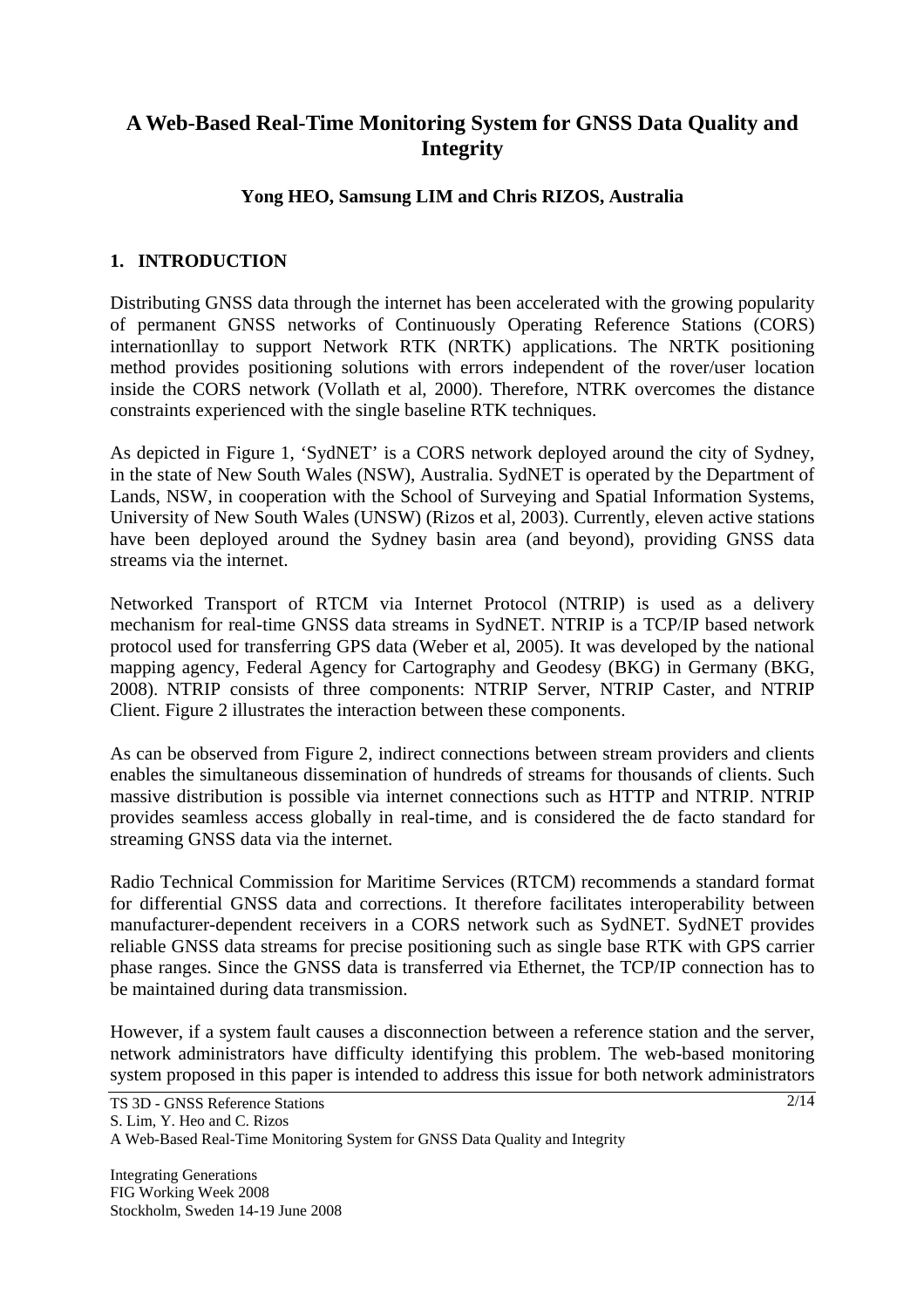and users. The real-time monitoring mechanism is desired during data transfer in order to deal with abrupt changes of the reference station(s) status and data availability.



**Figure 1.** Distribution of SydNET stations (SydNET, 2008)



**Figure 2.** NTRIP System (Weber et al, 2005)

TS 3D - GNSS Reference Stations S. Lim, Y. Heo and C. Rizos A Web-Based Real-Time Monitoring System for GNSS Data Quality and Integrity

Integrating Generations FIG Working Week 2008 Stockholm, Sweden 14-19 June 2008 3/14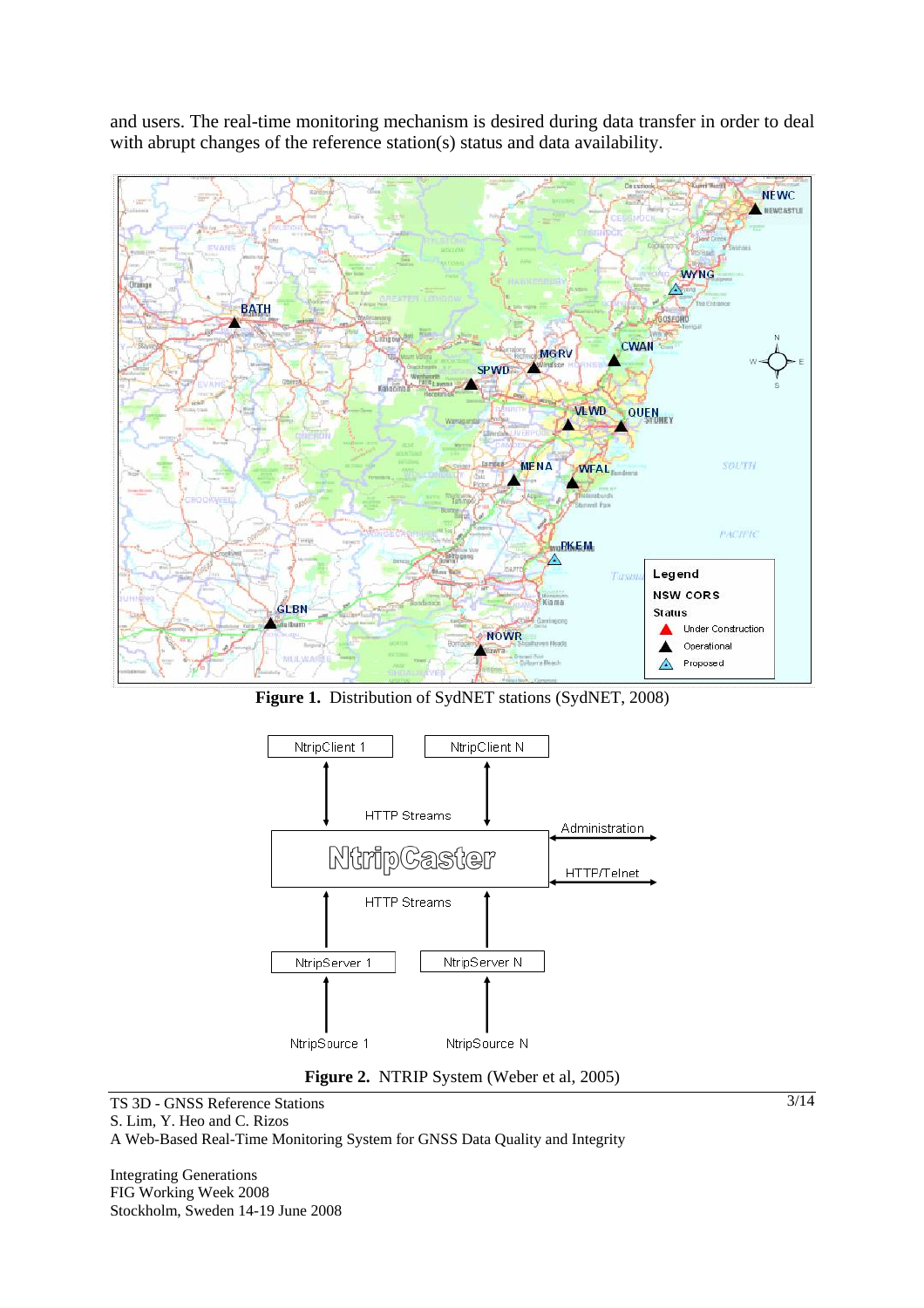## **2. BACKGROUND**

GNSS data quality control traditionally has been performed in post-processing mode with specialist software that generates a statistics report as well as graphical representations from logged data. For example, TEQC, developed by UNAVCO, provides a rich set of functions for general data quality assessment (Estey et al, 1999). Although such a software package is suitable for generating statistics on data completeness over time, it is critical for RTK service providers to monitor data dropouts in real-time. The degradation of services can be caused by many factors. For instance, any fault in the physical network connection may result in the degradation of expected data integrity, data dropouts and inconsistency of messages. Detecting such behaviour is important for providing quality of service to users. It is also a crucial requirement for NRTK to produce quality positioning solution by generating Virtual Reference Station (VRS) that simulates a local reference station near the rover/user receiver (Landau et al, 2002).

There are software packages that provide quality control and performance of GPS data streams in real-time. Real-Time Quality Control (RTQC), developed by Melbourne University researchers, checks the data quality of CORS networks for mobile users (Fuller et al, 2007). Another real-time GPS data quality software is known as 'GQC', an adapted version of 'Quimby', which was also developed at Melbourne University in collaboration with the Department of Sustainability and Enviironment (DSE) Victoria, Australia, for reference station monitoring. GQC has been used by DSE to monitor the quality and integrity of Victoria's permanent GPS reference network "GPSNet" (Brown et al, 2003). Details of GPSNet were presented at the XXII FIG International Congress in Washington, April 2002 (Neil et al, 2002).

This paper introduces a web-based monitoring system that performs data quality assessment in real-time. It has been implemented using Web technology and database technology. The Web-based monitoring system is a core component of a server-based RTK services (Lim et al, 2007).

### **3. SYSTEM ARCHITECTURE**

Based on the user requirement, a Web-based real-time monitoring system for RTCM messages has been designed and developed. RTCM messages from a CORS are decoded and stored into a database in order to analyse the data quality. Therefore, data for a certain period of time (e.g. 1 second, 1 hour, etc.) can be extracted and represented by a time series chart in order to evaluate statistics and trends. A Web-based system is proposed because of its portability and independence of computer operating systems. In accordance with rapid development of Web technology, a structure-oriented interactive Web provides a rich set of functionality, flexibility, and scalability.

The monitoring system sends a request for multiple data streams to an NTRIP caster which broadcasts RTCM streams coming from NTRIP servers. The communication with the NTRIP caster is actually via TCP/IP sockets. The sockets are kept alive for a long period because the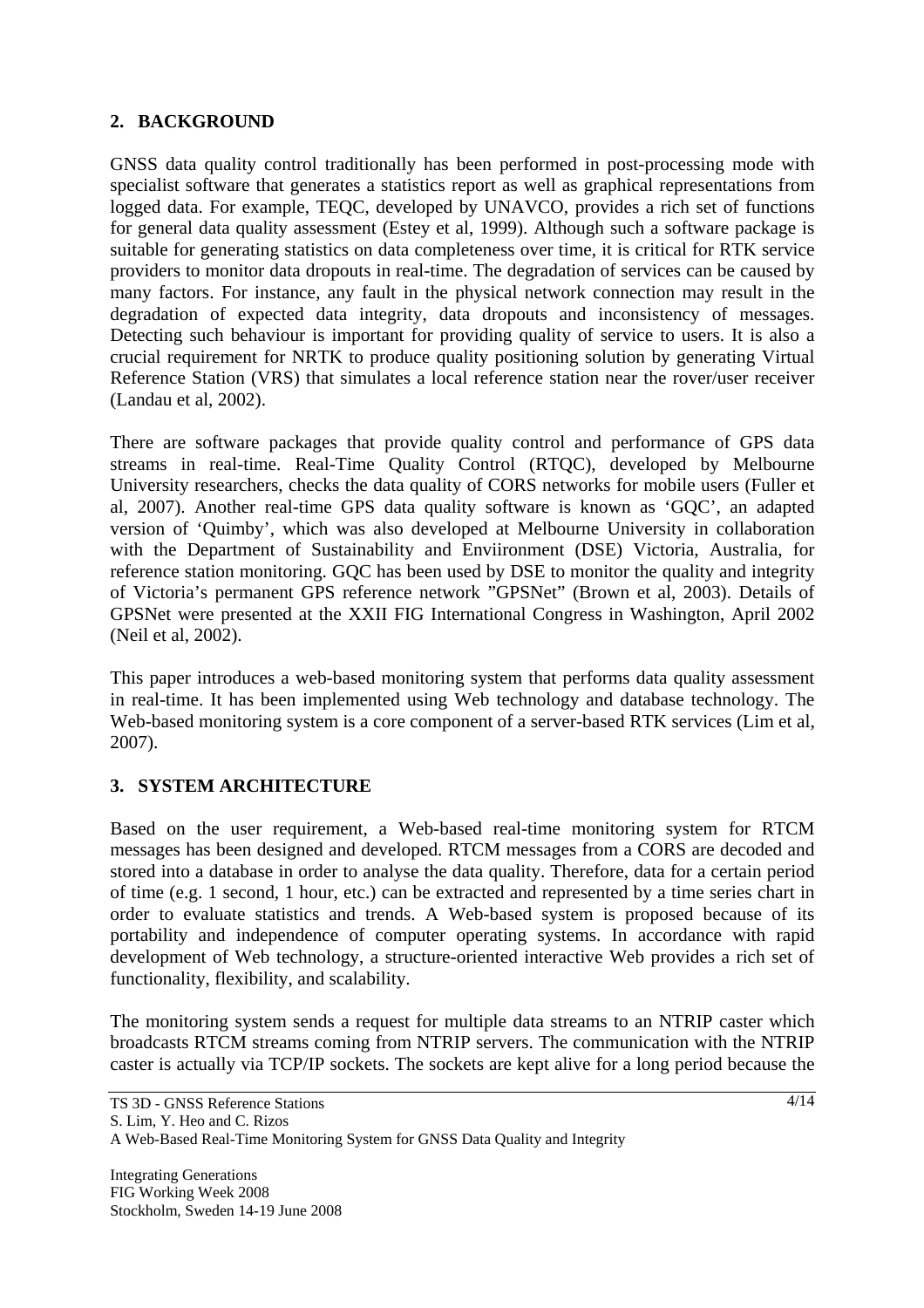NTRIP caster has to send RTCM streams continuously. Each data stream has to be decoded and converted into an appropriate format for storing into the database. As boundless amounts of data are expected, this process has to be very reliable and scalable.

Figure 3 illustrates the data flow and the system design of the Web-based RTCM data monitoring system. The data transfer method and the communication link between server computers and clients is discussed in the following sub-sections.



**Figure 3.** Web-based real-time GNSS data monitoring system

## **3.1 Communication**

An NTRIP caster is located at the control centre and distributes GNSS data coming from NTRIP servers which acquire raw measurments from GNSS receivers. The real-time monitoring server acts as a data processing unit as well as a Web-server. Therefore, there are two main communication processes running on the system.

1) NTRIP Caster and Real-Time Monitoring Server

The real-time monitoring server communicates with the NTRIP caster as a client. The monitoring server sends HTTP requests to the NTRIP caster and receives multiple GNSS data streams transmitted via TCP/IP. Figure 4 shows the process between the NTRIP caster and the monitoring server. The incoming binary data must be decoded by RTCM decoders and inserted into a dedicated database in real-time. A GNSS database has been designed and implemented for this purpose. Data records can be extracted at any time (e.g. 1 second later) and converted to RINEX files for post-processing.

TS 3D - GNSS Reference Stations S. Lim, Y. Heo and C. Rizos A Web-Based Real-Time Monitoring System for GNSS Data Quality and Integrity

Integrating Generations FIG Working Week 2008 Stockholm, Sweden 14-19 June 2008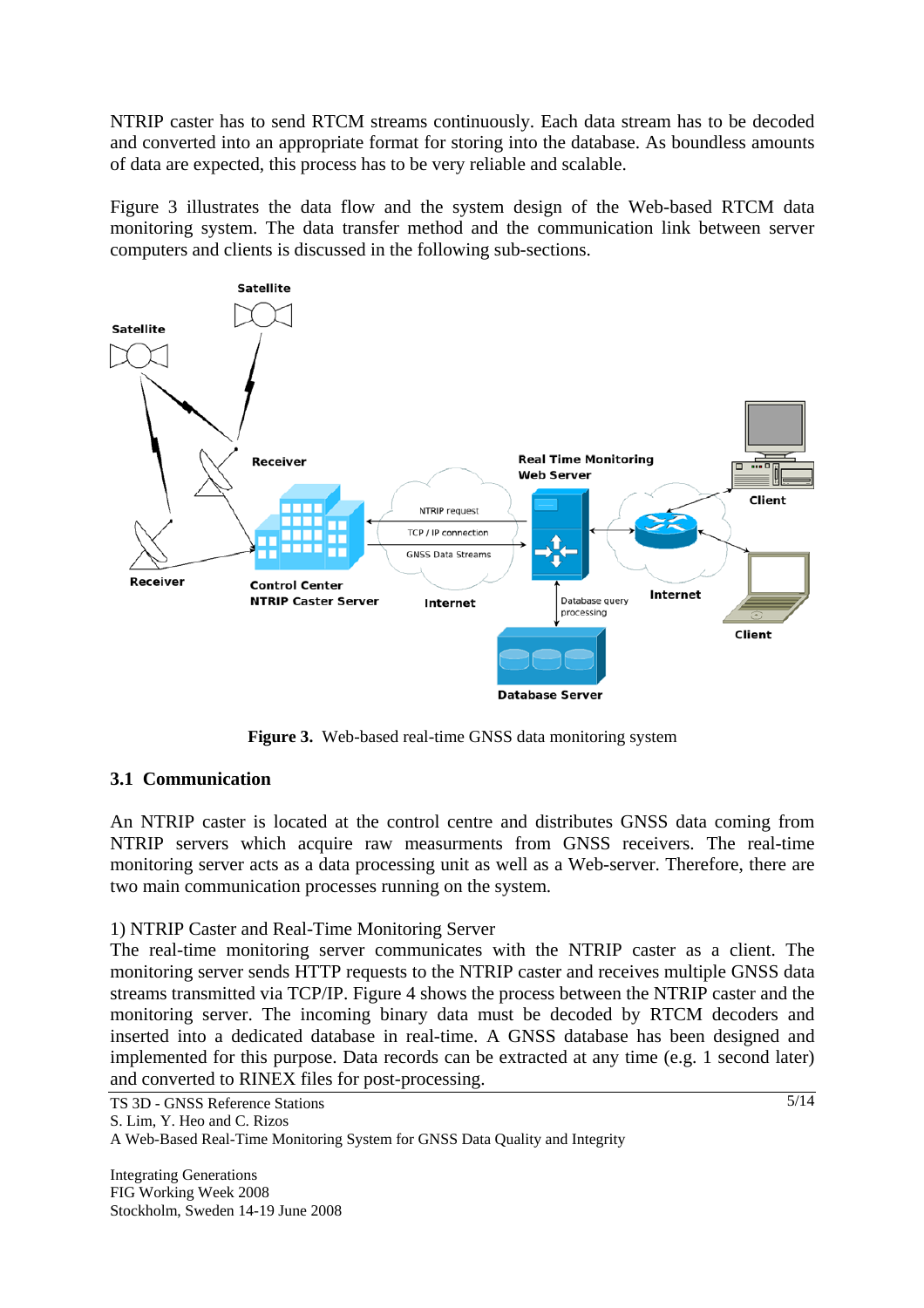|                     | Data Request                                           |                     |
|---------------------|--------------------------------------------------------|---------------------|
| <b>NTRIP Caster</b> | Caster IP, Caster Port, Username, Password, Mountpoint | <b>NTRIP Client</b> |

## Data Streams

**Figure 4.** Communication between NTRIP caster and NTRIP Client

2) Real-Time Monitoring Server and Network Administrator

On the other hand, a Web application is running on the monitoring server waiting for requests from clients such as network administrators. When clients visit the Web-based real-time GNSS data system using their Web browsers, the monitoring server behaves as a Web-server. The Web application provides clients with interactive Web pages. Hence, users can select parameters of their interest, for example, a specific reference station from a specific CORS, satellites, monitoring period, history data, etc. The Web monitoring server performs database queries based on the user-defined parameters. The query results are organised with proper data structures and transmitted to the client as HTTP responses. The received data packets are processed on the client side and rendered on the Web browser in a graphical chart format. The chart refreshes at 1Hz in real-time.

### **3.2 Database-oriented application**

Figure 5 illustrates the data flow on the Web monitoring server. Since the proposed design is a multi-process database application, the latency of data communication is unavoidable due to database query response time and switching time between processes. Hence it is really a"near" real-time application in this sense. In order to implement a "true" real-time application, decoding and processing the data streams must be performed at the client side. This will reduce the database query response delay, but increases the client's computational load.

To meet the user requirement, IP multicasting is the ideal option since it conserves bandwidth by reducing the number of live streams in use. However, implementing a real-time application using the multicast technique has not been attempted due to the following reasons. Firstly, it requires a specially configured network with a multicast-enabled router. Even if there are many multicast-enabled routers available on the network, it is common for network administrators to disable their routers from multicast packets to reduce traffic and increase performance/speed. This ensures efficient use of router memory resources. Secondly, most multicasts are UDP-based. Because of the characteristics of UDP, occasional packet drops are expected. This data loss can be a significant problem with NRTK. If multicast network topologies change, a large number of duplicate packets will be generated. Designing an application that handles occasional duplicate packets is not appropriate for real-time purposes. Thirdly, there is no congestion control, and overall network degradation will result as the popularity of UDP-based multicast applications grows. For example, peer-to-peer multicasting is becoming very popular.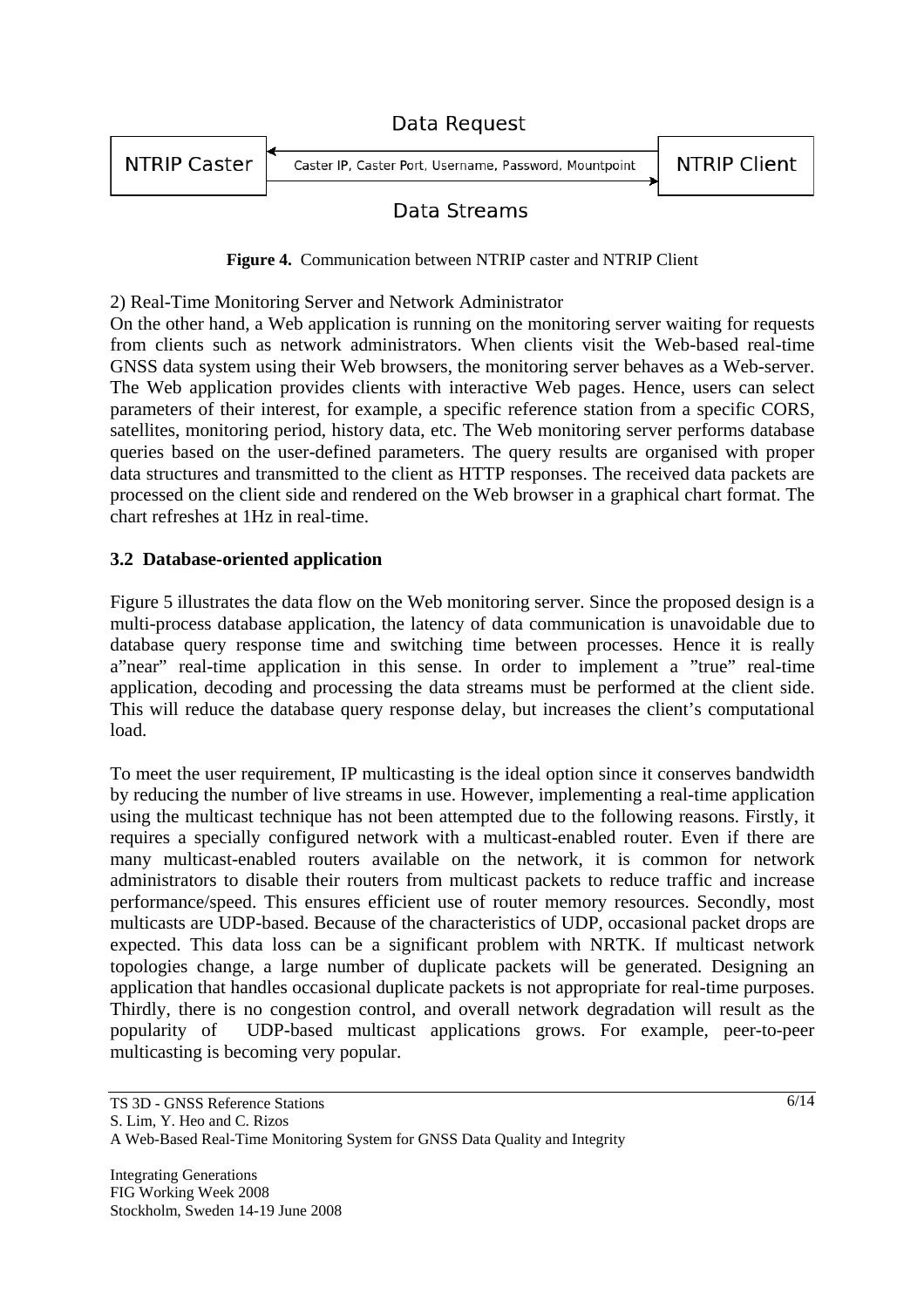As a result, the TCP connection is preferred for its reliability. TCP is a "hand-shake" connection protocol. Hence, the server computer has to wait until a client sends a request, and at the same time the server is receiving real-time data from NTRIP casters. In order to deliver the incoming data to the client in real-time, a data storage mechanism between the two is necessary. It can be accomplished by either file input/output or a database.

Utilising the database approach is inevitable for performing tasks such as reading and writing identical data when multiple streams are simultaneously accessed. Current database technology supports reasonably fast response time as well as multiple connections to an identical set of data. Hence it is feasible to supply information to numerous clients in realtime. Furthermore, once the RTCM messages from each station are stored in the database, analysing the data quality is feasible. For instance, a certain period of data records can be extracted by a database query and be represented by a time series chart on the Web in order to evaluate statistics on a (for example) hourly/weekly basis.



Figure 5. Data flow of the Web-based real-time GNSS data monitoring system

## **4. PROTOTYPE IMPLEMENTATION**

A prototype of the real-time monitoring system has been developed based on the proposed system architecture. An NTRIP client, a RTCM decoder and a data loader have been developed and combined together to continuously feed incoming real-time data. Server-side applications and client-side applications have also been developed in order to communicate over a HTTP connection. These communication enablers transport user-defined requests and data streams between the server and the client.

This prototype has been built for the purpose of demonstrating the feasibility of real-time monitoring on the Web. The system is now operational and can be accessed at www.gnss.unsw.edu.au. Currently it is in an alpha-test stage. The Web application maintains each session for users. A step-wise configuration provides users with time-series parameters of their interest.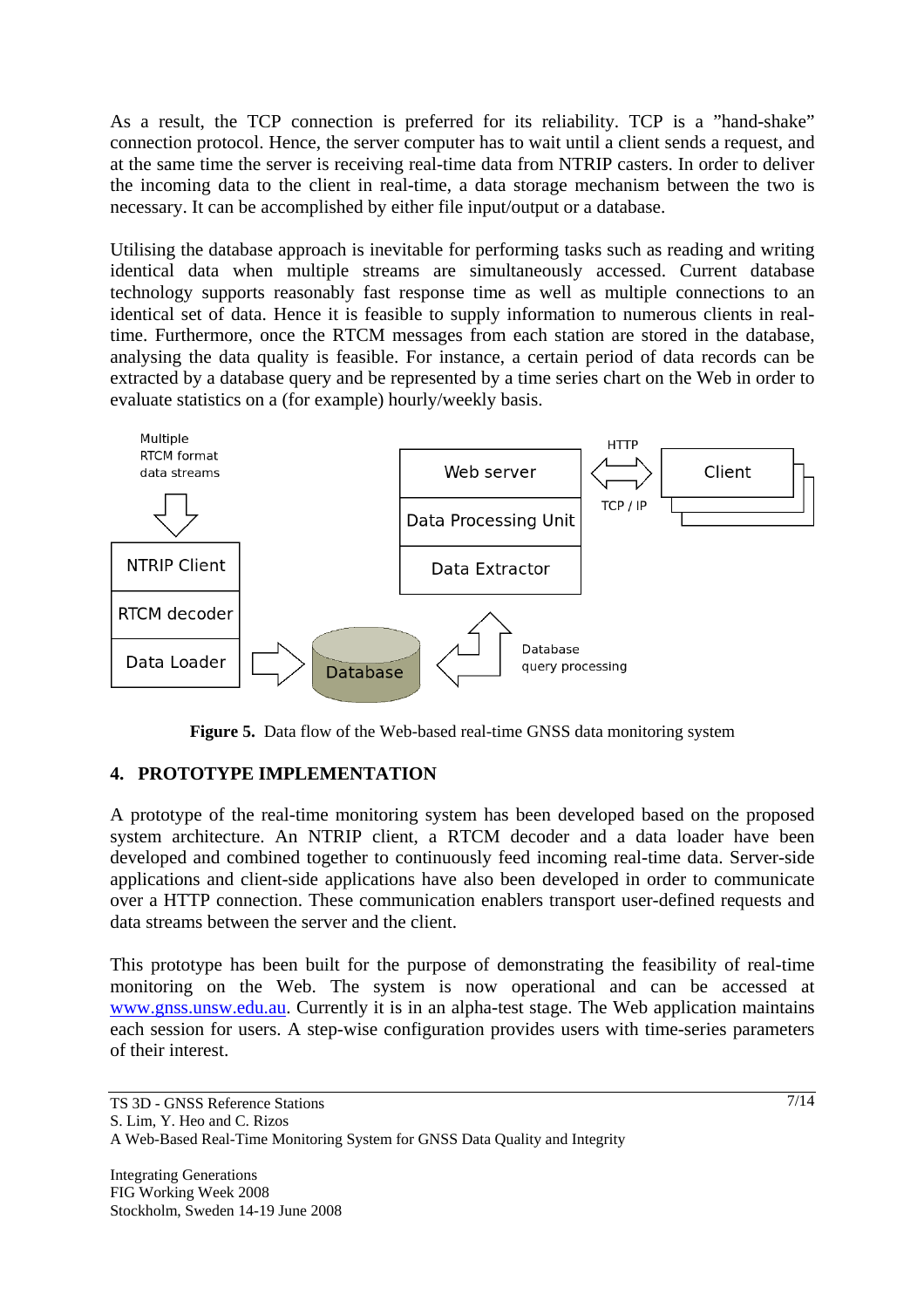Currently, the variables for monitoring include raw measurements such as P1, P2, L1, and L2, their combinations such as  $P3 = P2 - P1$  and  $L3 = L2 - L1$ , double-differenced measurements, ionospheric delay, and data dropouts. Cycle slips and data integrity parameters will be included in the near future. Figure 6 shows the screen shot of the Web page for user-defined configuration of parameters.



**Figure 6.** User defined configuration

Single reference station monitoring for P3 is shown in Figure 7. X- and Y-axis represent the time in GPS seconds and the unit of the parameters, e.g. metres or cycles, respectively. Double-differenced P3 is shown in Figure 8. That is, processing raw measurements with intensively computational algorithms and rendering the results in real-time is also possible. Data dropouts (see Figure 9) and a measure of ionospheric delay (see Figure 10) can be monitored as well.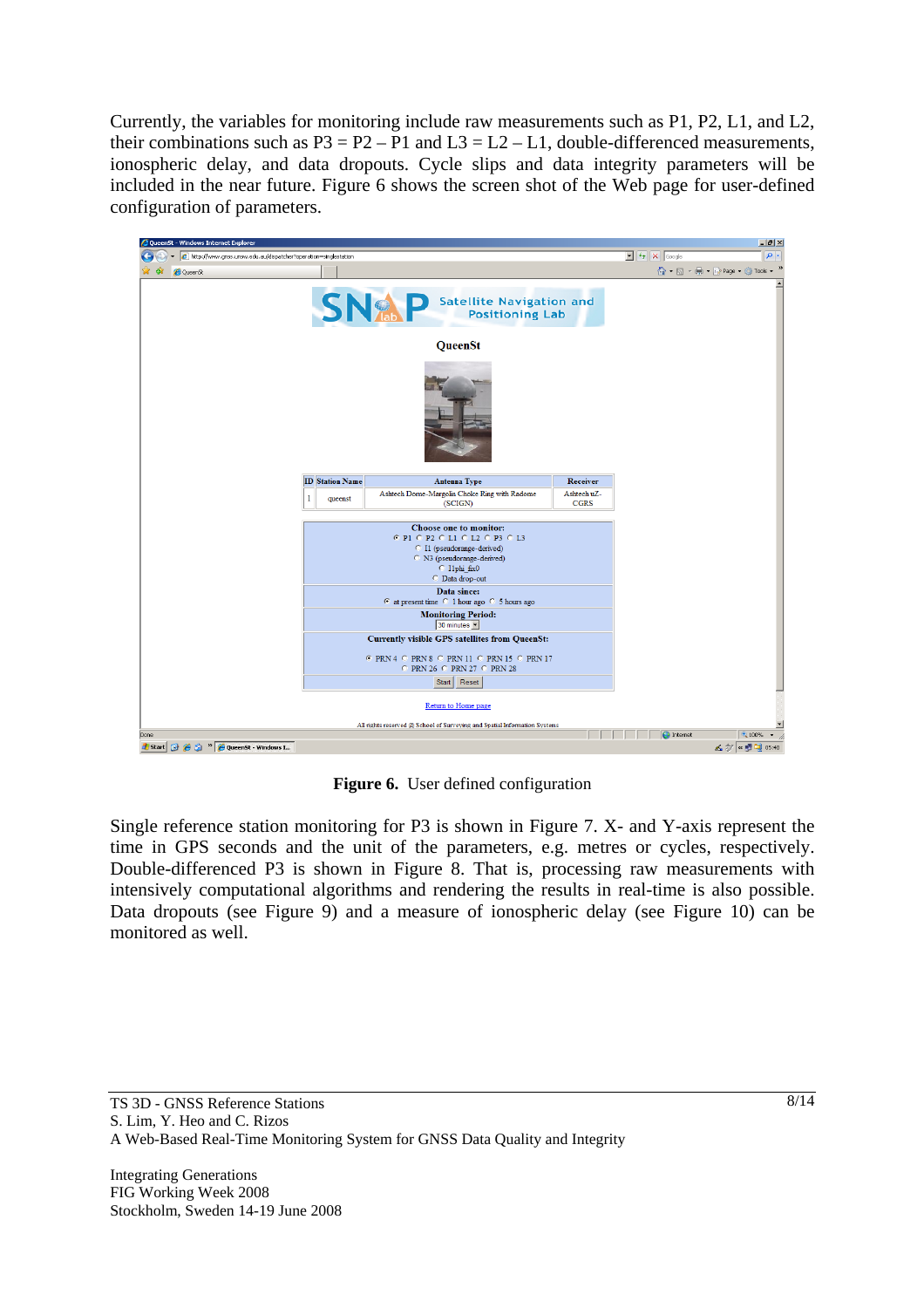

**Figure 7.** Monitoring of P3 data from a SydNET station



**Figure 8.** Monitoring of double-differenced P3

TS 3D - GNSS Reference Stations S. Lim, Y. Heo and C. Rizos A Web-Based Real-Time Monitoring System for GNSS Data Quality and Integrity

Integrating Generations FIG Working Week 2008 Stockholm, Sweden 14-19 June 2008 9/14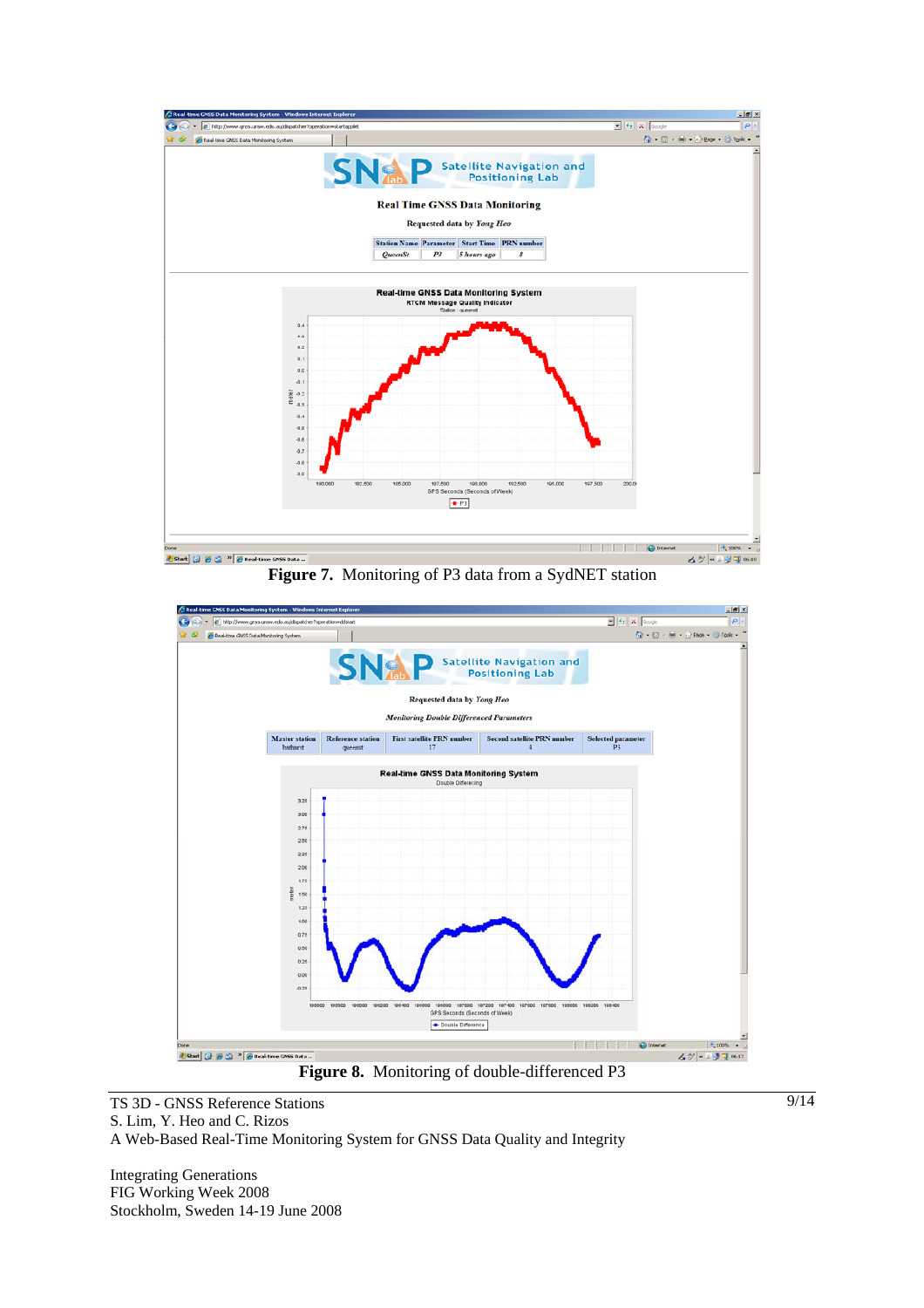

**Figure 9.** Data dropouts monitoring



**Figure 10.** Ionospheric delay monitoring

TS 3D - GNSS Reference Stations S. Lim, Y. Heo and C. Rizos A Web-Based Real-Time Monitoring System for GNSS Data Quality and Integrity

Integrating Generations FIG Working Week 2008 Stockholm, Sweden 14-19 June 2008 10/14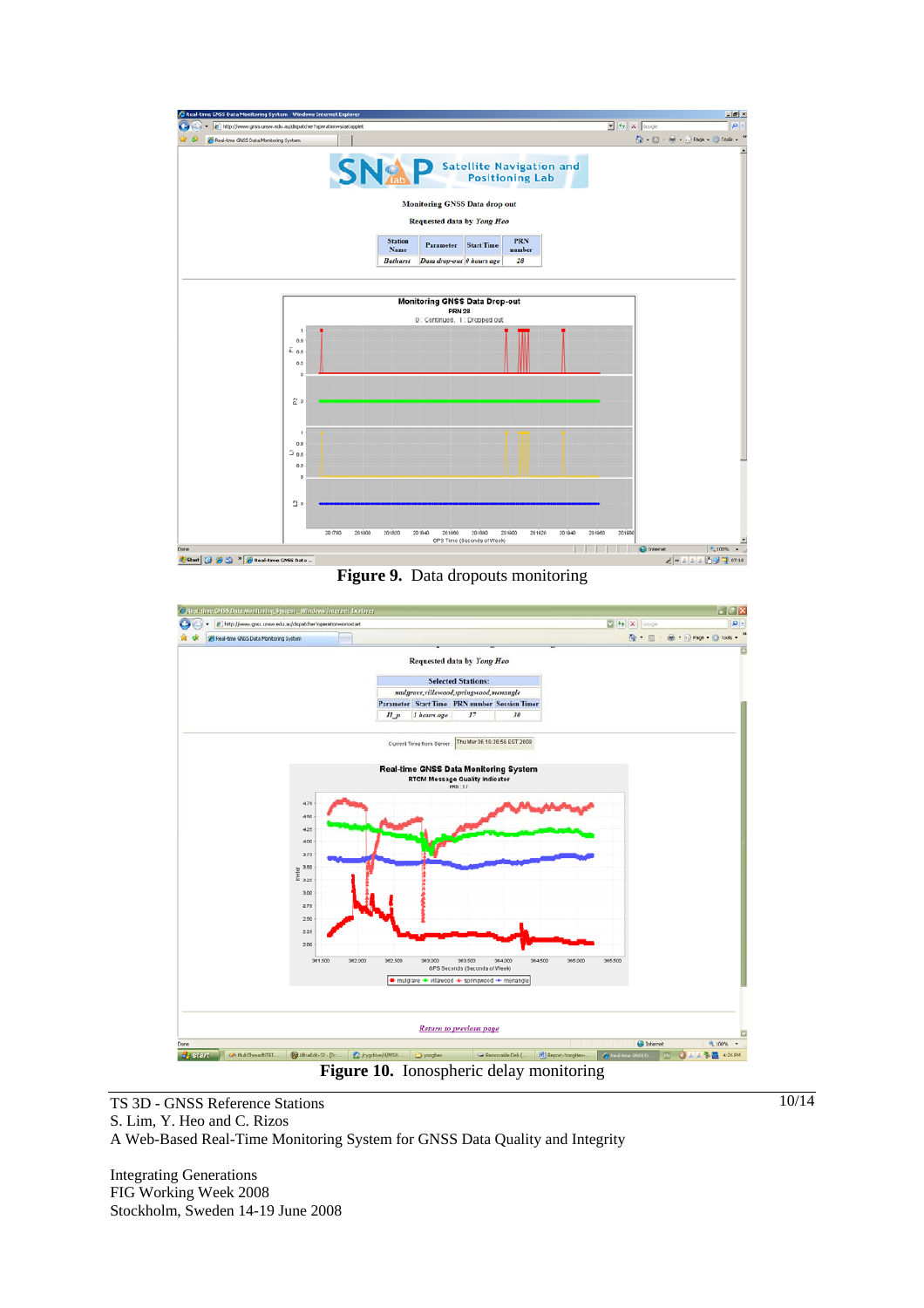### **5. CONCLUDING REMARKS**

In this paper the feasibility of a Web-based real-time monitoring system that can check the quality of GNSS data streams from CORS networks (e.g. SydNET) has been investigated. The main objective of the Web approach is for visualisation of time-series variations as well as GNSS data quality information in real-time. This will support the quality control of the CORS network. The real-time Web application can provide monitoring services to not only administrators but also users on the internet.

TCP and UDP as communication protocols have been investigated as to their suitablility for data delivery. To demonstrate the feasibility of real-time monitoring, the proposed system has been implemented in a prototype and is currently up and running. The system architecture can be categorised into four components: a communication enabler, a database application, a Web server application, and a client-side application. These components are combined together to deliver the Web-based data quality services to users. Multiple modes, e.g. single reference monitoring and double-differenced parameter monitoring, have been developed to support user requirements.

Currently, the prototype system monitors all active SydNET stations from Department of Lands, New South Wales, and part of the Australian Regional GPS Network (ARGN) stations from Geoscience Australia. When the issue of scalability has to be taken into account in the future, a modern parallel computing technology will need to be implemented. This upgraded system will be incorporated into a NRTK system that can process multiple GNSS data streams at the server-side.

### **REFERENCES**

- [1] Fuller, S., Collier, P., and Seager, J. (2007). Real-Time Quality Control for CORS Networks and Mobile Users, *International Global Navigation Satellite Systems Society IGNSS Symposium*, 4-6 December, Sydney, Australia, CD-ROM procs*.*
- [2] Lim, S., and Rizos, C. (2007). A New Framework for Server-Based and Thin-Client GNSS Operations for High Accuracy Applications in Surveying and Navigation, *ION GNSS 20th International Technical Meeting of the Satellite Division of the U.S. Institute of Navigation*, 25-28 September 2007, Fort Worth, TX, 2169-2177.
- [3] Biagi, L., Caldera, S., and Visconti, M. (2007). Data Quality and Coordinate Monitoring for a Permanent Network: Proposals and Experiences, *20th International Technical Meeting of the Satellite Division of the U.S. Institute of Navigation*, 25-28 September, Fort Worth, TX, 687-698.
- [4] Gordini, C., Kealy, A., Grgich, K., and Hale, M. (2006). Testing and Evaluation of a GPS CORS Network for Real Time Centimetric Positioning- The Victoria GTPSnet*, IGNSS Symposium*, 17-21 July, Surfers Paradise, Australia, CD-ROM procs.

A Web-Based Real-Time Monitoring System for GNSS Data Quality and Integrity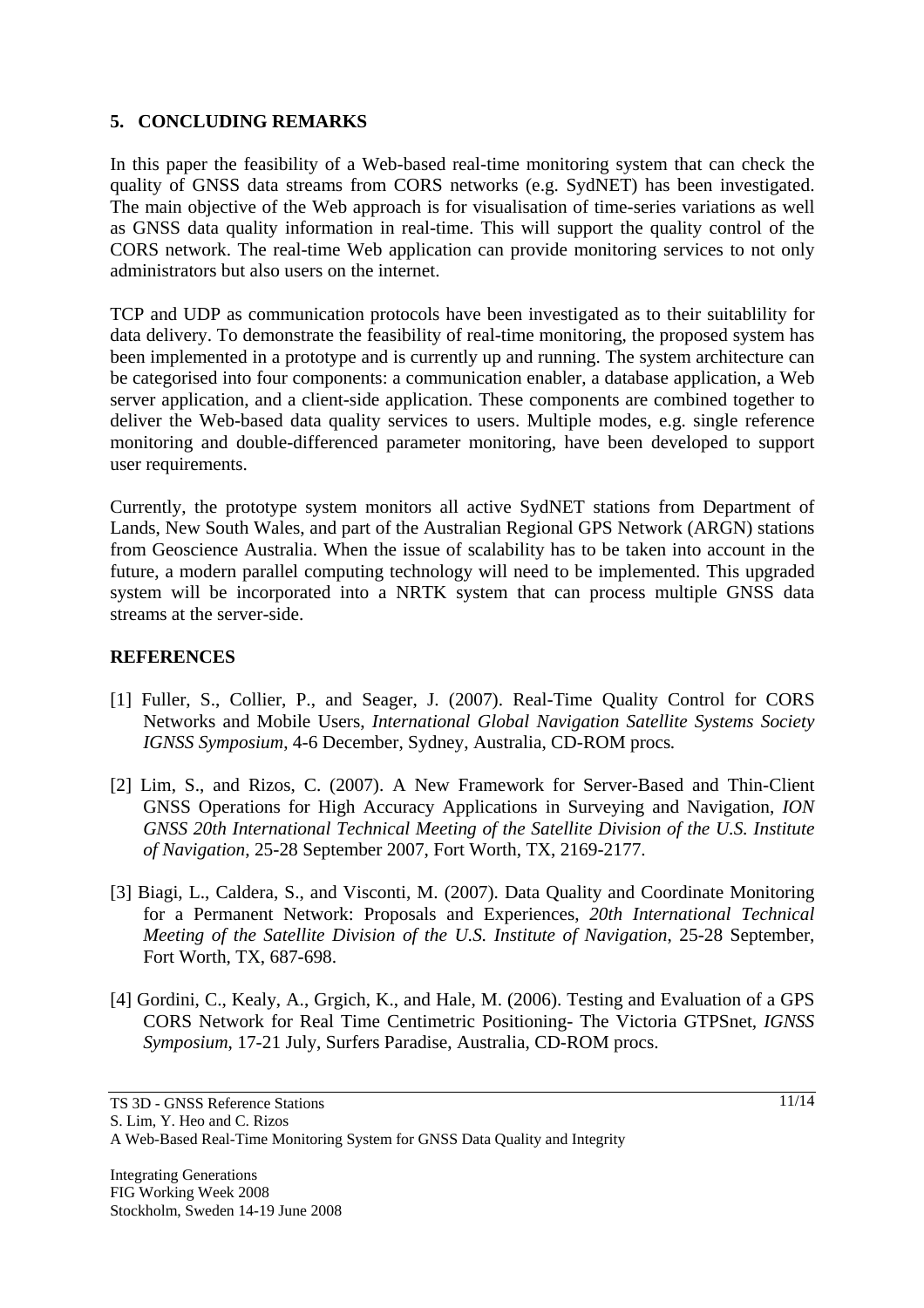- [5] Weber, G., and Dettmering, D. (2005). Networked Transport of RTCM via Internet Protocol (Ntrip): IP-Streaming for Real-Time GNSS Applications, *18th International Technical Meeting of the Satellite Division of the U.S. Institute of Navigation*, 13-16 September, Long Beach, CA, 2243-2247.
- [6] Fuller, S., Collier, P., and Kealy, A. (2005). Real Time Quality Assessment for CORS Networks, *Journal of Global Positioning System,* 4(1-2), 223-229.
- [7] Alves, P., Geisler, I., Brown, N., Wirth, J., and Euler, H.-J. (2005). Introduction of a Geometry-Based Network RTK Quality Indicator, *18th International Technical Meeting of the Satellite Division of the U.S. Institute of Navigation*, 21-24 September, Long Beach, CA, 2552-2563..
- [8] Lenz, E. (2004). Networked Transport of RTCM via Internet Protocol (NTRIP) Application and Benefit in Modern Surveying Systems, Pres. *FIG Working Week 2004, 22-27* May, Athens, Greece, procs at http://www.fig.net/pub/athens/index.htm.
- [9] Brown, N., Kealy, A., Millner, J., and Ramm, P. (2003). Quality Control Concepts for Regional GPS Reference Station Networks, *The 6th International Symposium, Melbourne, Australia, SatNav 2003,* 22-25 July, CD-ROM procs.
- [10] Rizos, C., Yan, T., Omar, S. Musa, T., and Kinlyside, D. (2003). Implementing Network-RTK: The SydNET CORS Infrastructure, *The 6th International Symposium, SatNav 2003,* 22-25 July, CD-ROM procs.
- [11] Rizos, C., and Han, S. (2003). Reference Station Network Based RTK Systems -Concepts & Progress, *Wuhan University Journal of Nature Sciences*, 8(2B), 566-574.
- [12] Brown, N., Kealy, A., Millner, J., Ramm, P., and Williamson, I. (2002). Quality Control and Integrity Monitoring of the Victorian GPS Reference Station Network, *FIG XXII International Congress Washington D.C. USA*, 19-26 April, procs available from http://www.fig.net/pub/fig\_2002/fig\_index.htm.
- [13] Landau, H., Vollath, U., and Chen, X. (2002). Virtual Reference Station Systems, *Journal of Global Positioning Systems*, 1(2), 137-143.
- [14] Vollath, U., Buecherl, A., Landau, H., Pagels, C., and Wagner, B. (2000). Multi-Base RTK Positioning Using Virtual Reference Stations, *13th International Technical Meeting of the Satellite Division of the U.S. Institute of Navigation*, 19-22 September, Salt Lake City, UT, 123-131.
- [15] Estey, L., and Meertens, C. (1999). TEQC: The Multi-Pupose Toolkit for GPS/GLONASS Data, *GPS Solutions*, 3(1), 42-49.

A Web-Based Real-Time Monitoring System for GNSS Data Quality and Integrity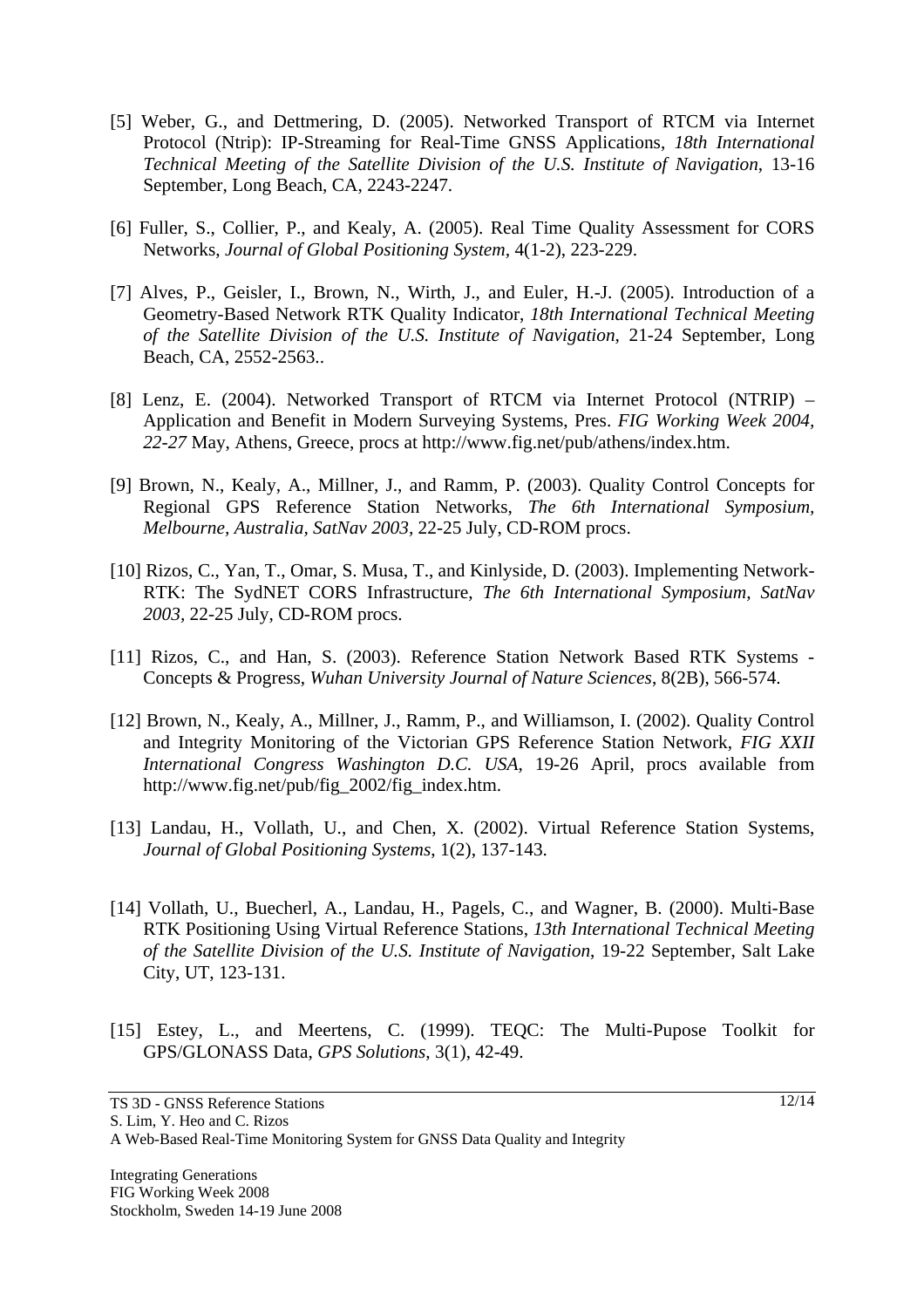- [16] BKG (2008), http://igs.bkg.bund.de/index\_ntrip.htm, accessed January 27, 2008.
- [17] RTCM (2008), RTCM standards, http://www.rtcm.org, accessed January 27, 2008
- [18] SydNET (2008), RINEX files, http://sydnet.lands.nsw.gov.au/sydnet/login.jsp, accessed January 27, 2008
- [19] GPSNet (2008), http://www.land.vic.gov.au/GPSnet, accessed January 27, 2008
- [20] RTQC (2008), http://www.geom.unimelb.edu.au/simonf/rtqc/, accessed January 27, 2008
- [21] GQC (2008), http://www.sli.unimelb.edu.au/geodesy/GQC.htm, accessed January 27, 2008
- [22] TEQC (2008), http://facility.unavco.org/software/teqc/teqc.html, accessed January 27, 2008
- [23] Web-Based Real-Time Monitoring System (2008), http://www.gnss.unsw.edu.au, accessed April 1, 2008

#### **BIOGRAPHICAL NOTES**

**Dr. Samsung Lim** is a Senior Lecturer in the School of Surveying and Spatial Information Systems, The University of New South Wales (UNSW), Sydney, Australia. For the past fifteen years his research has focused on the areas of GNSS and GIS. Samsung's research interests are in theoretical problems related to RTK-GPS and applying geo-spatial information technologies to real-world problems. In 2005, Samsung developed an address-based search tool in conjunction with contemporary web-map services such as Google Earth. Samsung received his B.A. and M.A. in Mathematics from Seoul National University and his Ph.D. in Aerospace Engineering and Engineering Mechanics from the University of Texas at Austin.

**Mr. Yong Heo** is a research assistant in the School of Surveying and Spatial Information Systems, The University of New South Wales (UNSW), Sydney, Australia. Yong received B.E. in Computer Science Engineering from UNSW.

**Prof. Chris Rizos** is a graduate of the School of Surveying and Spatial Information Systems, UNSW; obtaining a Bachelor of Surveying in 1975, and a PhD in 1980. Chris is currently Professor and Head of the School. Chris has been researching the technology and high precision applications of GPS since 1985, and has published over 350 journal and conference papers. He is a Fellow of the Australian Institute of Navigation and a Fellow of the International Association of Geodesy (IAG). He is currently the Vice President of the IAG and a member of the Governing Board of the International GNSS Service.